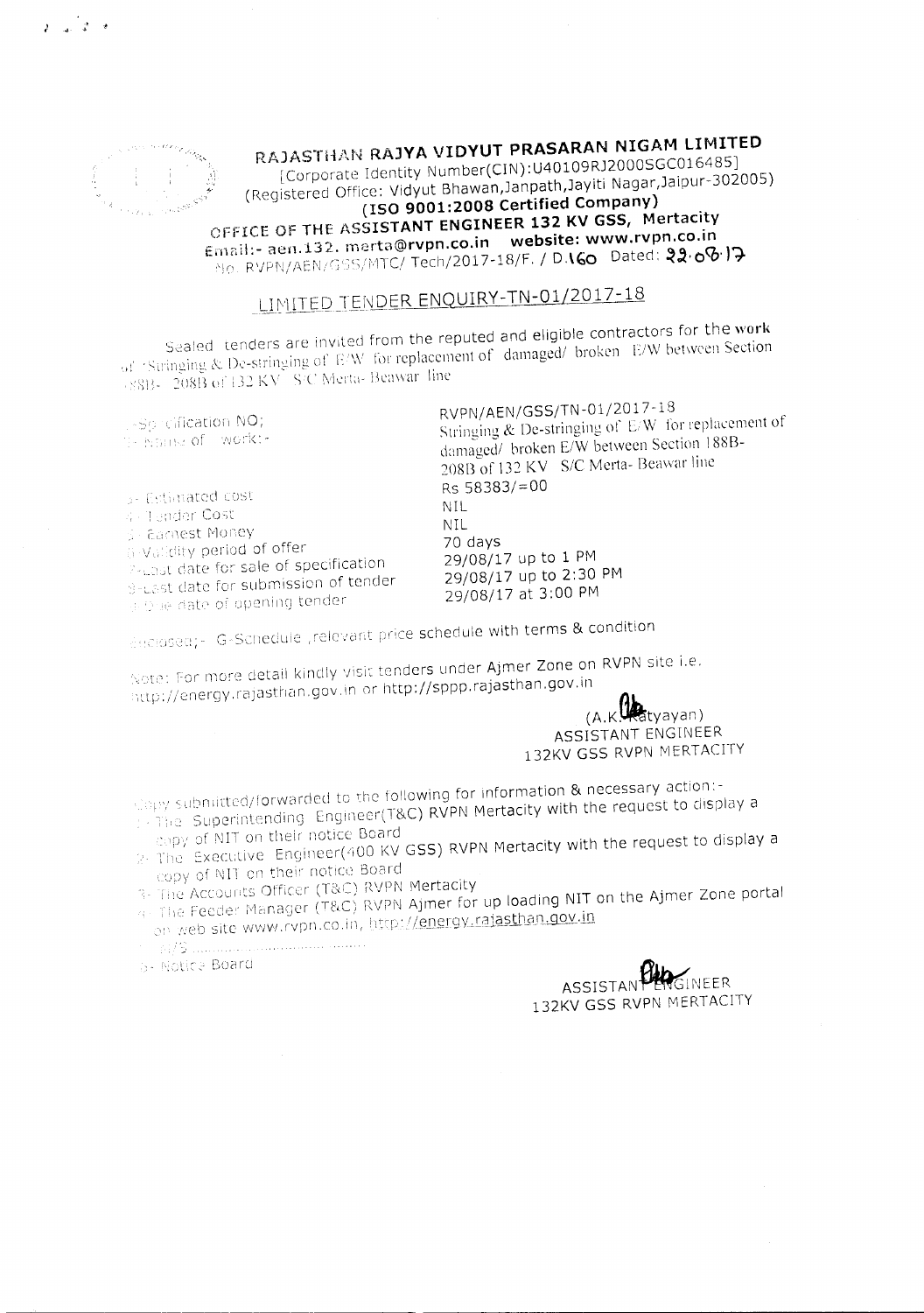#### PRICE SCHEDULE

#### Name of work- Stringing & De-stringing of E/W for replacement of damaged/ broken E/W between Section 188B-208B of 132 KV S/C Merta- Beawar line

| Description of work                                                                                                                                                                                                                                                                                                                                                                                             | Rate as per<br>G schedule. | % above/below<br>Rate as per G-<br>schedule | Amount in Rs<br>above/below Rate<br>as per G- schedule | Total price<br>$(2+4)$ |
|-----------------------------------------------------------------------------------------------------------------------------------------------------------------------------------------------------------------------------------------------------------------------------------------------------------------------------------------------------------------------------------------------------------------|----------------------------|---------------------------------------------|--------------------------------------------------------|------------------------|
|                                                                                                                                                                                                                                                                                                                                                                                                                 |                            |                                             |                                                        |                        |
| Stringing & De-stringing<br>$\otimes$ T.W. for replacement<br>of damaged' broken<br><b>AV Letween Section</b><br>$-3319 - 208B$ of 132 KV<br>$\leq$ $\leq$ $\leq$ $\leq$ $\leq$ $\leq$ $\leq$ $\leq$ $\leq$ $\leq$ $\leq$ $\leq$ $\leq$ $\leq$ $\leq$ $\leq$ $\leq$ $\leq$ $\leq$ $\leq$ $\leq$ $\leq$ $\leq$ $\leq$ $\leq$ $\leq$ $\leq$ $\leq$ $\leq$ $\leq$ $\leq$ $\leq$ $\leq$ $\leq$ $\leq$ $\leq$ $\leq$ | 58383/100                  |                                             |                                                        |                        |
|                                                                                                                                                                                                                                                                                                                                                                                                                 |                            |                                             |                                                        |                        |
|                                                                                                                                                                                                                                                                                                                                                                                                                 |                            |                                             |                                                        |                        |

- 1/We have read all the terms and condition of the relevant Tender Enquiry against TN- $01/2017$ -18. These are acceptable to us.

and offer is valid for 70 days from the date of opening of tender.

The work shall be completed within stipulated period and as per instruction /letter of

the work in-charge. a The quoted rate is firm in all respect till completion of work including of insurance marges , all taxes& duties.

5-Safe execution of work shall be our responsibility.

s-we shall be responsible for any 'Fatal 'or 'Non Fatal' accident taking place due to our

wegligence pitten Funkana

 $\sqrt{1-\beta}$  ,  $\beta$ 

Signature--------------------

Madden Herrer Holland

Name of Signatory---------Name of Firm-----------------

Phone/Mobile/Fax------------

Address -------------------------------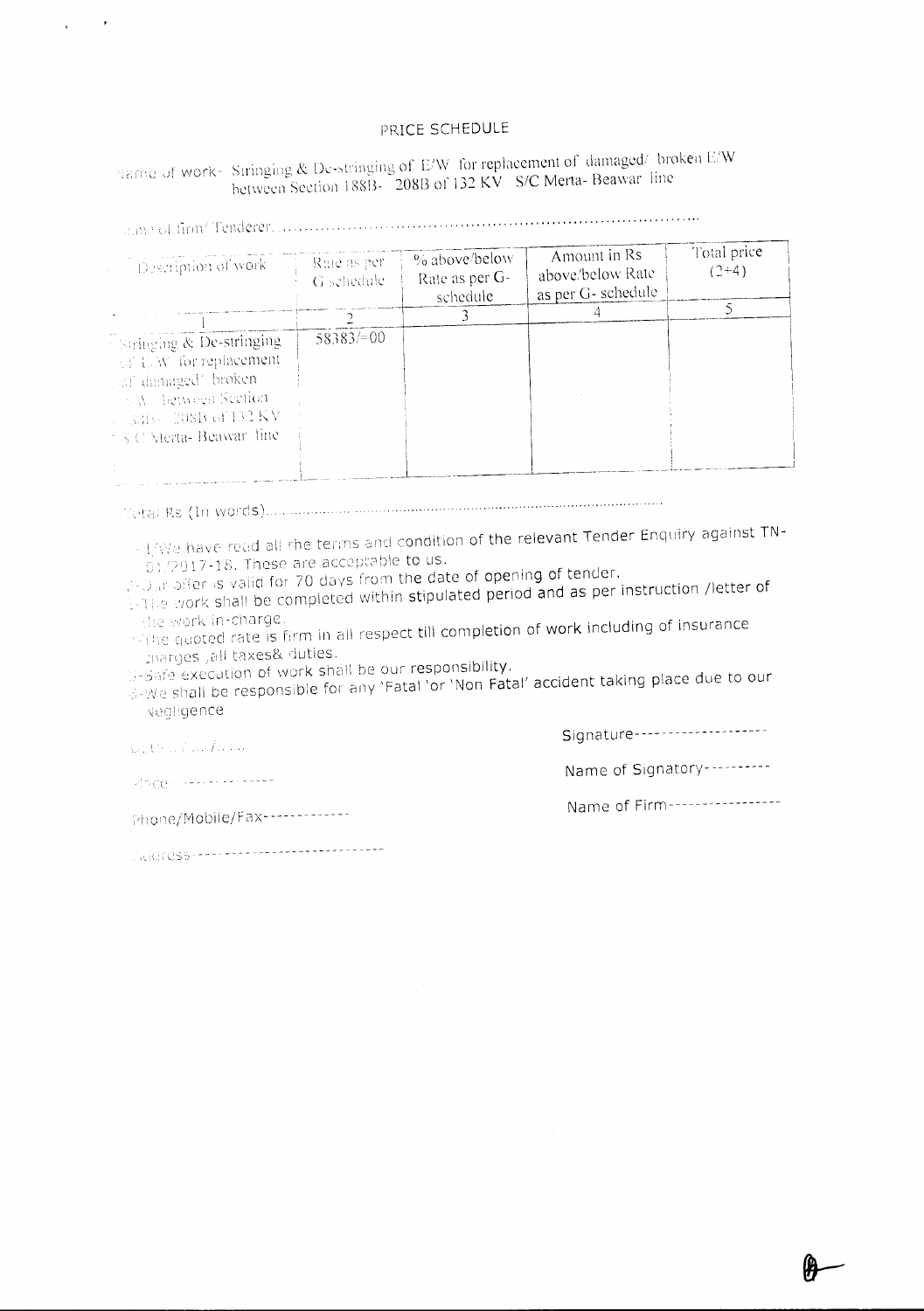$\gtrsim$  Qualifying Requirement:-Only those Firms who have completed construction wok of any 220/132 KV line on labour contract of minimum of RS 2.0 lacs and have compieted the contract within the contract time of the work order in last two years will be qualified for tender. A completion certificate issued by the authority not below the Figure 1.1 The Executive Engineer is to be enclosed as proof of qualification.

2-The tender should be addressed to the Assistant Engineer (132 KV GSS) RVPN Ajmer Read Mertacity Distt Nagaur (Raj)

# -RAJASTHAN **VAUE ADDED** TAX, **LEVIES &. DUTIES:**

经实际线

a.) In accordance with the scope of works, this is labour contract of erection from the FREE ISSUE' material. hence no VAT will be liable. However tax on such labour contract lev:ed shall not be to the contractor accounts.

b) GST:- The tenderer shall quote the price inclusive of applicable GST. Any liability towards GST , if arises/applicable , inclusive cost of material to be supplied by RVPN free cosr. shall be to the firm, s account. Any statuary variation in G5T will be to the

ontractor,s accounts.<br>2) Mork Contract Tax:- The work contract tax will be deducted at the applicable laws on the value of erection, testing & commissioning activities. Any liability arising on A/C of work, contract tax will be to the contractor, s account. Any statuary variation in the work contract tax will be to the contractor, s accounts.

) Income Tax:- If any income tax, surcharge on income or any other corporate tax is attracted under the law, the same shall be paid by him as per Government

rule/deducted from his bill/invoice at the prevailing rate and if such tax is not applicable tnen the contractor can claim reimbursement of the same from the relevant competent authority. However necessary TDS certificate(S) shall be issued by the Nigam ,s paying

4-The tender along with relevant documents as eligibility criteria shall be submitted in closed/sealed envelope duly super scribe as "Limited NIT NO RVPN/AEN/GSS/TN-01/2017-18 for Stringing & De-stringing of E/W for replacement of damaged/ broken E/W Detween Section 188B- 208B of 132 KV S/C Merta- Beawar line.

 $\ddot{\phi}$ . The under signed does not blind him self to accept the lowest tender or any other tender and reserve the right to reject any or all tenders with out assigning any reason thereof.

6-The quoted rates shall be valid for 70 days from the date of opening of tender.. 7. The work shall be completed as per G- Schedule within 45 days from the date of placing (inder UGF date of lay out by the work In-Charges.

5- Payment shall be arranged /released as per Nigam. s payment policy on completion of work as per specification, through RTGS by the Accounts Officer (T&C) RVPN Mertacity after receipt of verified  $\frac{1}{\text{vllis}}$ , sinvoice by the consignee.

\!i ::dliilion anci alteration in the tender must be clearly initiated.

10 The rates should be quoted the FIRM price inclusive of all taxes and duties, insurance and other related cost both in words and figure.

 $\|1-A\|$  the documents issued shall be submitted by the tenderer duly filled up in all respect with seal

on each page. .  $\epsilon$  assigned late due to any reason or which are incomplete shall not be accepted for

: consideration.<br>13- Quantity of item/work may vary at the time of placement of order

ASSISTA FINGINEER 132KV GSS RVPN MERTACITY